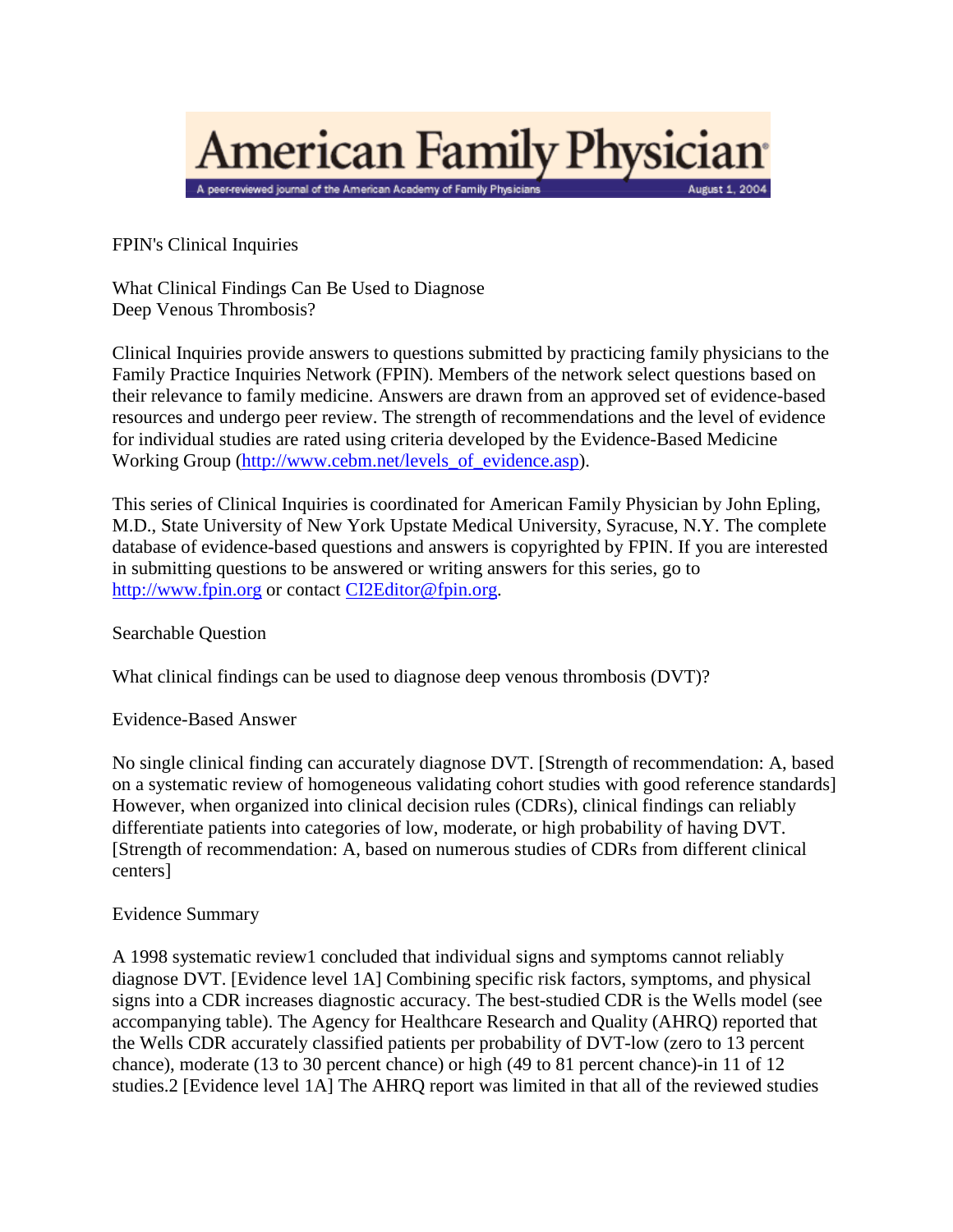were published in the English language, most excluded patients with a history of DVT, and some had methodologic flaws.

## Wells Clinical Decision Rule

| Clinical characteristic                                                           | Score |
|-----------------------------------------------------------------------------------|-------|
| Active cancer (treatment ongoing or within previous six months or palliative)     |       |
| Paralysis, paresis, or recent plaster immobilization of the lower extremities     |       |
| Recently bedridden for more than three days or major surgery within 12 weeks      |       |
| requiring general or regional anesthesia                                          |       |
| Localized tenderness along the distribution of the deep venous system             |       |
| Entire leg swollen                                                                |       |
| Calf swelling 3 cm larger than asymptomatic side (circumference measured 10 cm 1) |       |
| below tibial tuberosity)                                                          |       |
| Pitting edema confined to the symptomatic leg                                     |       |
| Collateral superficial veins (nonvaricose)                                        |       |
| Previously documented DVT                                                         |       |
| Alternative diagnosis at least as likely as DVT                                   |       |

NOTE: To determine the probability of DVT, calculate the score and place the patient in one of the following categories: a score of zero = low (zero to 13 percent probability); 1 to 2 = moderate (13 to 30 percent probability);  $>= 3 =$  high (49 to 81 percent probability). In patients with symptoms in both legs, the more symptomatic leg is used. An additional characteristic, "previously documented DVT," was added in 2003, but the new rule has not been extensively tested.

 $DVT =$  deep venous thrombosis.

Information from references 1 and 2.

The results of four recently published studies3-6 of the Wells CDR are consistent with the AHRQ findings. [References 3 through 6-Evidence level 1B] It is important to note that, when using only the Wells CDR, DVT cannot be ruled out completely in patients with a low probability score or confirmed in patients with a high probability score. However, use of such a CDR can help inform interpretation of subsequent diagnostic tests and reduce the need for invasive testing.

The Wells CDR is more accurate than the Kahn and St. André CDRs and is comparable to the Ambulatory CDR.6 Two studies3,7 have shown that empirically assigning patients to low-, moderate-, or high-probability groups based on established clinical criteria is as accurate as formal use of the Wells CDR. [Reference 7-Evidence level 1B]

Recommendations from Others

The Finnish Medical Society recommends using a CDR that is similar to the Wells CDR during the initial evaluation of patients suspected of having DVT.8 The most recent American Thoracic Society guideline (published in 1999, before most of the studies evaluating CDRs for DVT were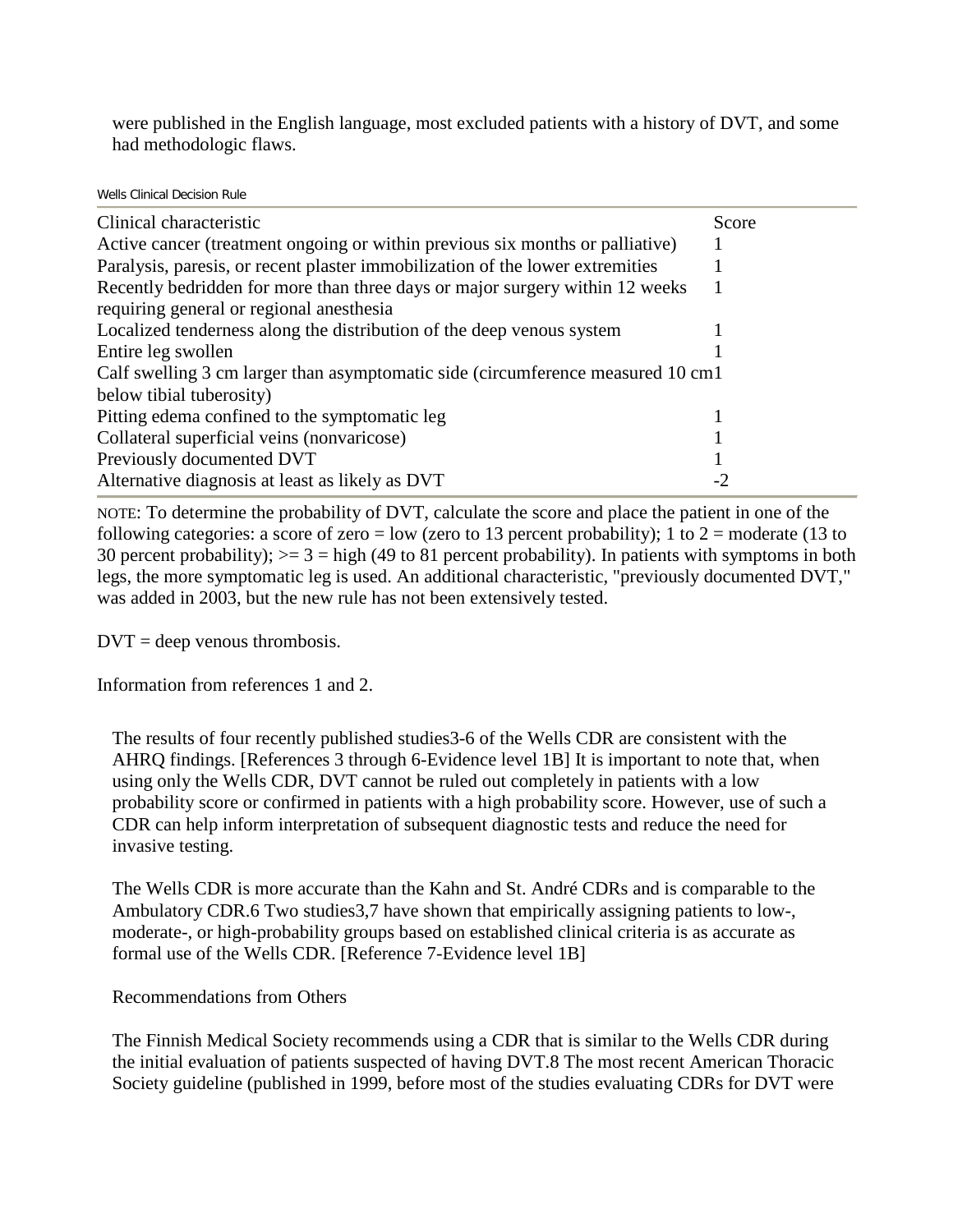available), states that the clinical evaluation cannot be relied on to confirm or exclude the diagnosis of DVT.9

Clinical Commentary

Physicians should use this evidence to decide how aggressively to pursue the diagnosis of suspected DVT. For example, a patient with a low clinical probability of DVT and a normal initial noninvasive diagnostic test (D-dimer or ultrasonography) may require only observation, whereas a patient with a high clinical probability and a normal initial noninvasive diagnostic test may require serial ultrasonography or venography.

John Smucny, M.D., and Ramtin Cohanim

Department of Family Medicine State University of New York Upstate Medical University Syracuse, N.Y.

References

1. Anand SS, Wells PS, Hunt D, Brill-Edwards P, Cook D, Ginsberg JS. Does this patient have deep vein thrombosis? JAMA 1998;279:1094-9.

2. Segal JB, Agency for Healthcare Research and Quality, Johns Hopkins University, Evidence-Based Practice Center. Diagnosis and treatment of deep venous thrombosis and pulmonary embolism. Evidence report/technology assessment: no. 68. Rockville, Md.: U.S. Department of Health and Human Services, Public Health Service, Agency for Healthcare Research and Quality, 2003.

3. Miron MJ, Perrier A, Bounameaux H. Clinical assessment of suspected deep vein thrombosis: comparison between a score and empirical assessment. J Intern Med 2000;247:249-54.

4. Anderson DR, Kovacs MJ, Kovacs G, Stiell I, Mitchell M, Khoury V, et al. Combined use of clinical assessment and d-dimer to improve the management of patients presenting to the emergency department with suspected deep vein thrombosis (the EDITED study). J Thromb Haemost 2003;1:645-51.

5. Shields GP, Turnipseed S, Panacek EA, Melnikoff N, Gosselin R, White RH. Validation of the Canadian clinical probability model for acute venous thrombosis. Acad Emerg Med 2002;9:561- 6.

6. Constans J, Boutinet C, Salmi LR, Saby JC, Nelzy ML, Baudouin P, et al. Comparison of four clinical prediction scores for the diagnosis of lower limb deep venous thrombosis in outpatients. Am J Med 2003;115: 436-40.